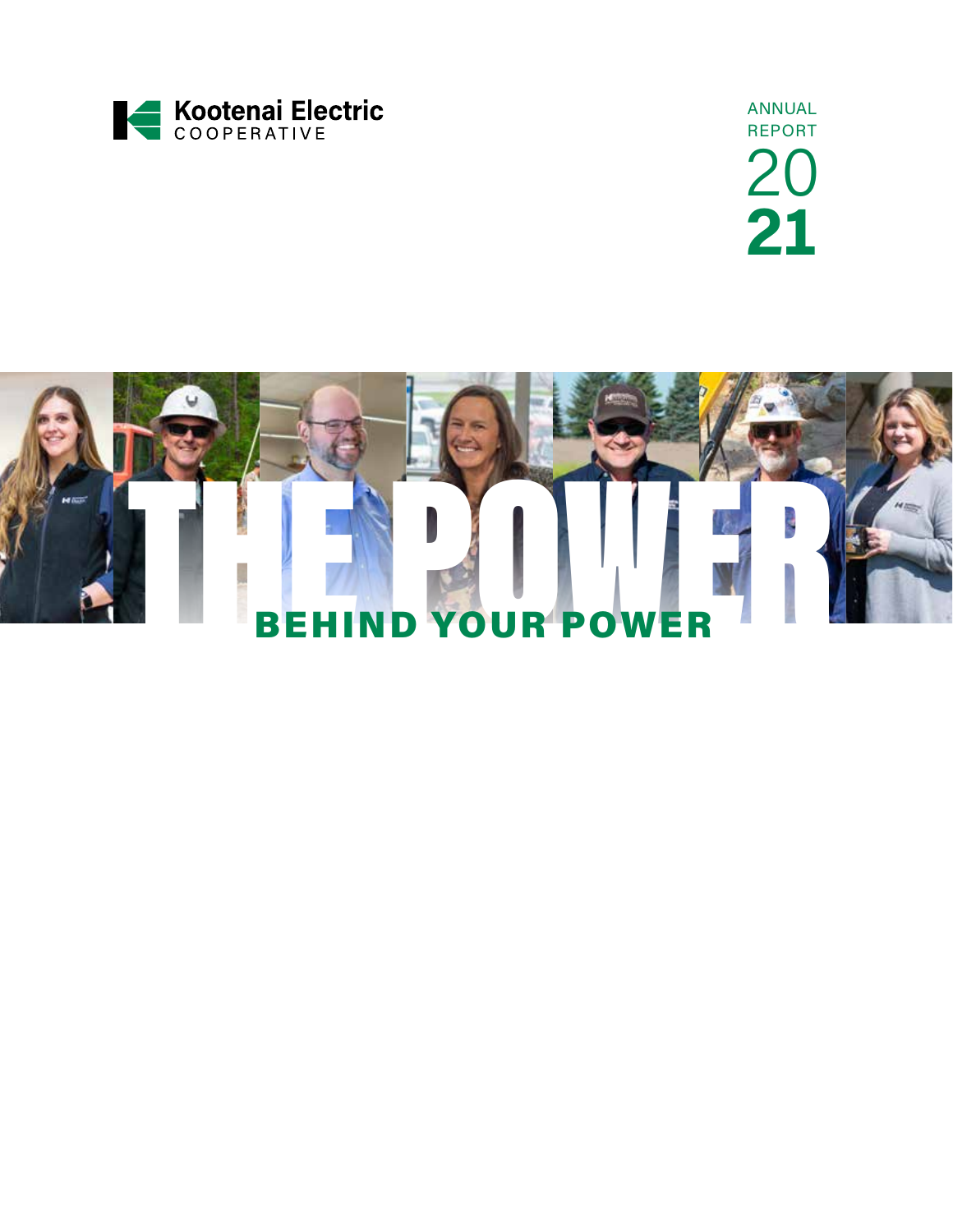## EXECUTIVE MESSAGE

ootenai Electric Cooperative's core job is keeping the lights on, but our passion is serving our members. Because we're a cooperative, our purpose is to enrich the lives of our members and the long-term interests of our co members. Because we're a cooperative, our purpose is to enrich the lives of our members and serve the long-term interests of our community. This service focus is at the heart of who we are, and we are proud to be the power behind your power.

2021 was unquestionably a banner year as we delivered outstanding performance for our members. Among the many challenges the cooperative navigated during the year were ongoing operations frustrated by the pandemic; record growth occurring simultaneously with near record supply chain constraints; recruitment of nearly 25% of our workforce; and the design of our new headquarters that will serve our members' needs for the next four decades.

Despite these challenges, we extended service to a record number of members, completed the year with strong margins, and finished the year within budget. We closed the year with total revenues of \$58.5 million and net margins of \$7.2 million. In addition, the cooperative retired \$900,000 in capital credits originally allocated to members in 1992 and retired \$2 million on a discounted basis through our Early Discounted Capital Credit program.

We invested approximately \$16.5 million in the infrastructure of our cooperative to safeguard and bolster the long-term reliability of our electrical system. In addition, the growth of our business created local employment opportunities for the equivalent of 4.3 new full time team members in 2021. We continued to provide our members advice on ways to save energy through conservation efforts and assisted them in acquiring rebates for those measures implemented.

As a local business, we are also proud of the role we play in community leadership, including participation and membership in local chambers of commerce. We are proud to have provided programs for our community's youth, such as educational scholarships and grants to schools. Since its beginning in 2002, KEC's Operation Round Up® program has awarded more than \$1 million in community grants and nearly \$200,000 in scholarships to our members or their children.

While the larger environment in which we operate is constantly changing, one thing will always remain constant. We will always keep the interests of our members first and will work tirelessly to serve you.

William R. Swick

**William R. Swick Board Chair**

aughs a. Elliot

**Douglas A. Elliott General Manager/CEO** 

**Photo at right:** 

**KEC broke ground at the new headquarters in Rathdrum in early 2022. Thank you to the KEC Board, City of Rathdrum, Rathdrum Area Chamber of Commerce and our contractor, Cooperative Building Solutions, for their participation in the event.**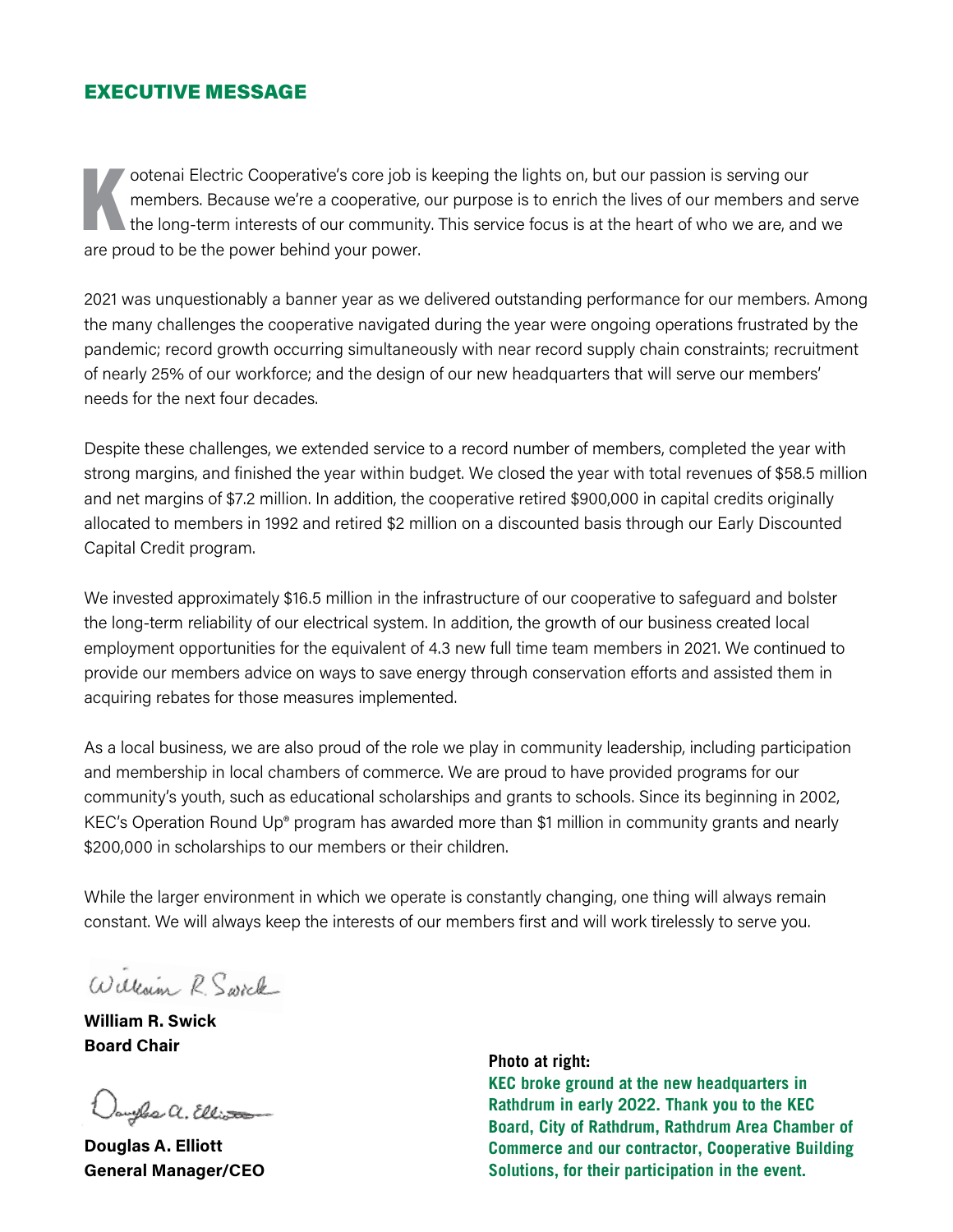# BOARD OF DIRECTORS AND GENERAL MANAGER

The KEC Board of Directors determines policy and direction that allows KEC's management to carry out the day-to-day business and operations of the cooperative. The KEC Board is comprised of seven directors, five of whom represent a specific geographical district and two of whom represent the cooperative at-large.



**Bill Swick** Chair District Five



**Tim Meyer** Vice Chair District One



**Roger Tinkey Secretary** District At-Large



**Dave Bobbitt** Audit Committee Chair District Four



**Todd Hoffman** District Three



**Crystal Musselman** District At-Large



**Jim Robbins** District Two



**Doug Elliott** General Manager/CEO

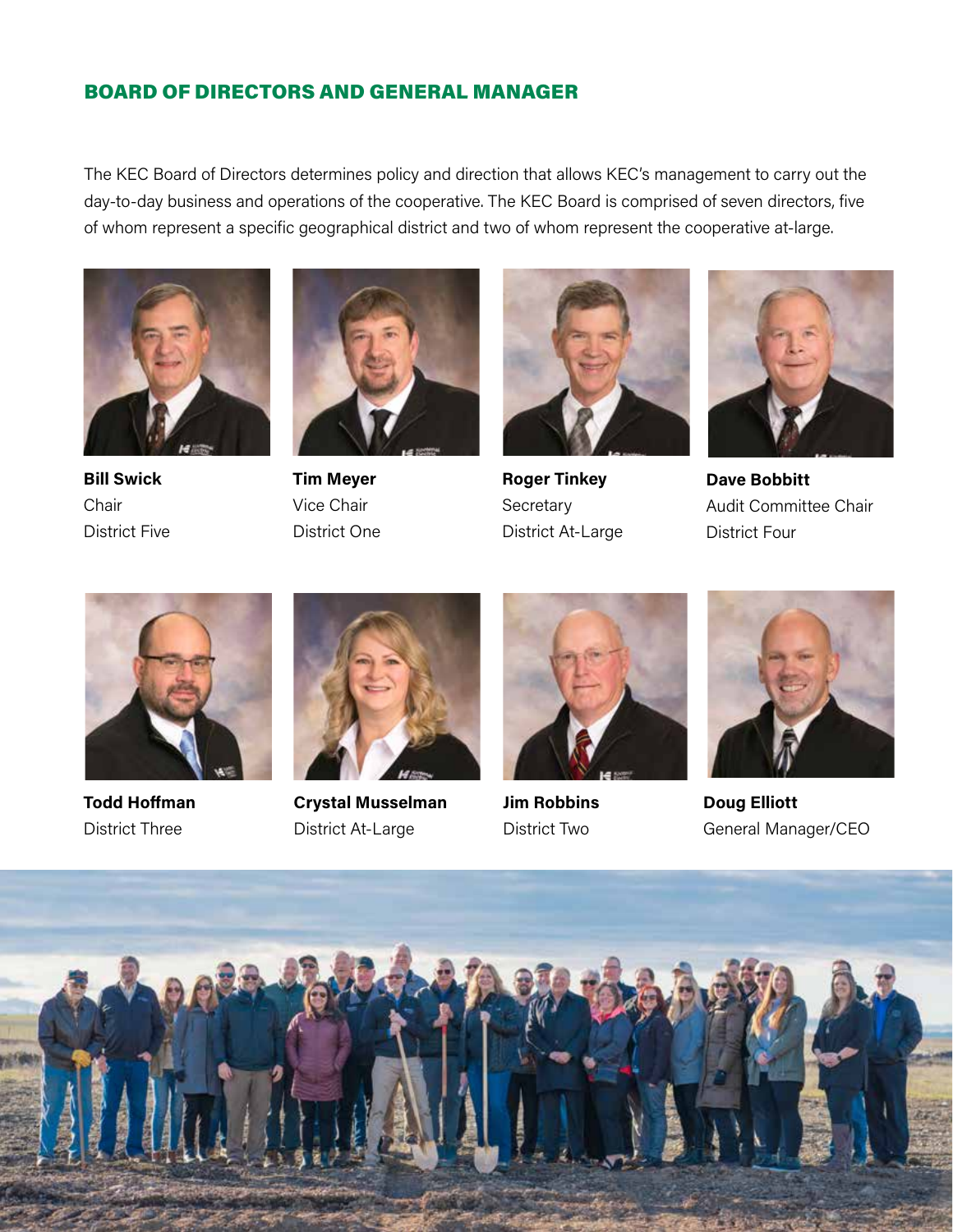# THE POWER BEHIND YOUR POWER | YEAR IN REVIEW



**Darrin Hibbs Project Engineering Technician**

## RECORD GROWTH

#### RATHDRUM HEADQUARTERS PLANNING AND DEVELOPMENT

In March 2021, KEC closed on the purchase of 44 acres of property near Rathdrum for our future headquarters. Throughout 2021 the KEC team worked with our consultants on the architectural layout and engineering design. The new facility will have approximately 180,000 feet of space under roof, mostly for vehicles, equipment and materials storage, and it is being built with future expansion in mind. The initial construction will meet our needs for the next 10 to 12 years and thereafter it can be expanded on site to meet future needs. It's a state-of-the-art facility, and it's being designed to support modern utility operations and the decentralization of our operations during emergencies.

The construction of this facility represents a \$53 million investment in our membership, cooperative and community. Factoring in the sale of our headquarters in Hayden and other avoided costs, the effective cost of constructing the facility is about \$46.5 million. Construction will take approximately 18 months to complete, and we hope to move in by October 2023. Our new facility will allow us to serve our members in the future and live our mission effectively.

As of year-end, the cooperative provided service to 30,387 members and extended service to 1,292 during 2021. This reflects a robust rate of growth in new services of 4.48%. This rate of growth also reflects a record for the cooperative in terms of new service connections as well as the number of consecutive years the trend has persisted. Our previous record was set in 2005 when we extended service to 1,238 new members.

#### FEMA MITIGATION GRANTS

The cooperative received final payment for the FEMA mitigation grant projects that resulted from the 2015 wind and snowstorms. This achievement concludes a six-year endeavor that represents one of the most significant investments and improvements in system wide reliability ever realized by the cooperative.

#### SCADA DEPLOYMENT

KEC continued the process of installing a new Supervisory Control and Data Acquisition System (SCADA), which we expect to be completed in 2022. SCADA systems provide valuable, real-time indications of equipment status to engineering and operations staff at the KEC headquarters. SCADA is also

**Tracie Boller Materials & Inventory Coordinator**

configured to provide alerts for station device alarms or abnormalities, feeder breaker operations and sustained outages. We use SCADA to collect voltage, current and power levels to optimize how the system is operated. Once the SCADA system is fully in place, engineering and operations staff will be integrating SCADA with our outage management system to better respond to power outages when they occur. It will also help with KEC's energy conservation program and wildfire mitigation plan, where we modify the operations of our electric system in areas affected by Red Flag Warnings issued by the National Weather Service.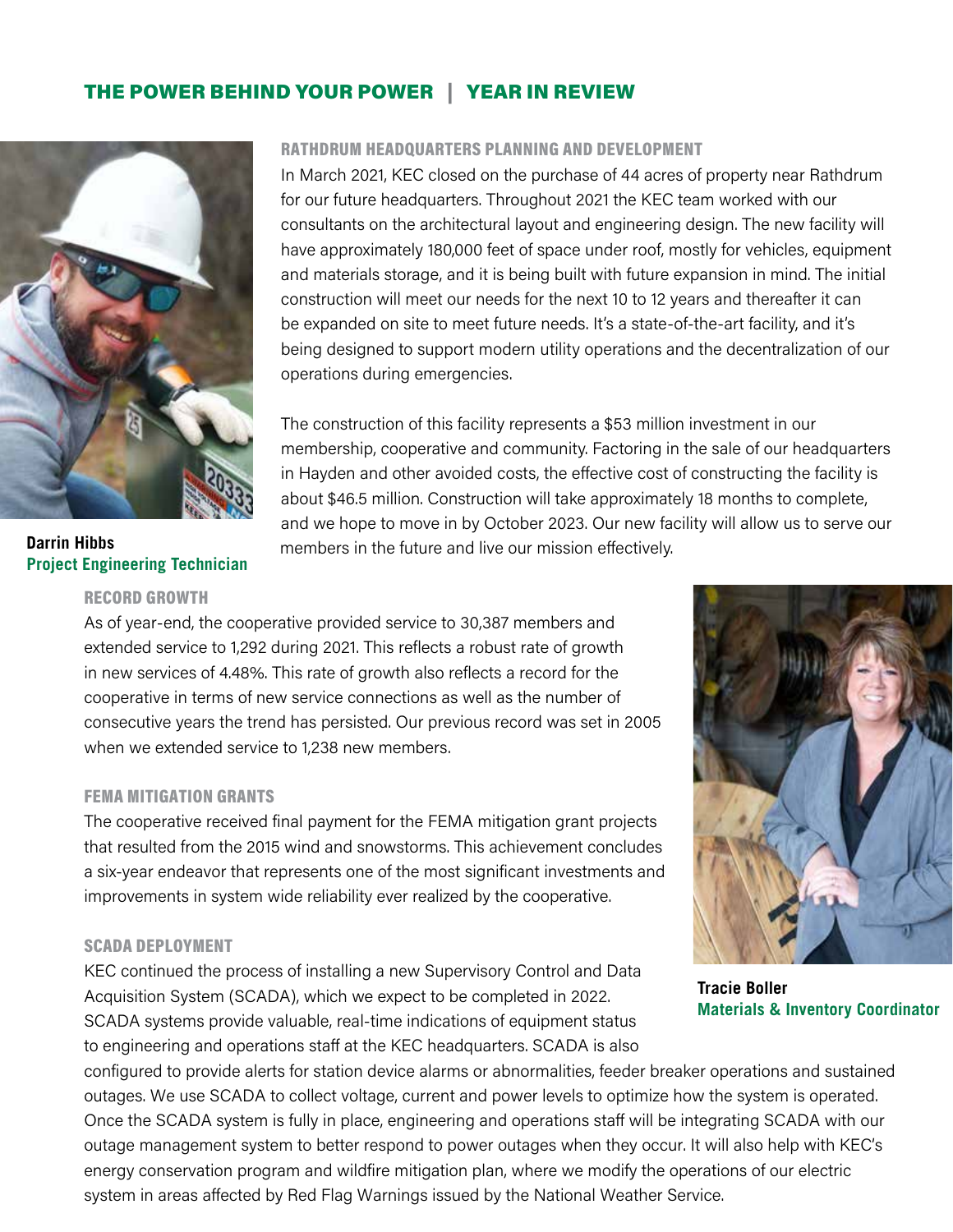## MANAGEMENT DISCUSSION AND ANALYSIS

The discussion and analysis which follow are intended to provide our members an overview of Kootenai Electric Cooperative's financial activities for the year ended December 31, 2021. This information should be read in conjunction with the cooperative's audited financial statements and integral footnote disclosures. The financial presentation included in this report is summary information only, derived from the cooperative's audited financial statements. The cooperative's audited financial statements and footnote disclosures, including the auditor's opinion, are available for review at the cooperative's offices. For the years ended December 31, 2021 and 2020, the annual audit was conducted by Eide Bailly LLP.

KEC is a member-owned electric utility incorporated in 1938 to serve selected rural areas of North Idaho and Eastern Washington. The cooperative operates on a not-for-profit basis under the United States Internal Revenue Code and is governed by an independent seven-member elected board of directors.

Revenue increased in 2021 by \$4.1 million over the prior year for a total of \$54.2 million. The increase was largely driven by higher use due to extreme temperatures experienced in the summer and late winter and an increase in member base. In addition, the cooperative recorded a gain on the sale of a portion of its headquarter facility of \$0.5 million, which is classified under "Non-Operating Margins" in the Statements of Operations.

Power costs increased 4% in 2021 to a total of \$23.0 million, primarily due to the extreme temperature conditions during the year, the expiration of a power supply discount with the Bonneville Power Administration (BPA) and an increase in membership. Energy purchases from BPA comprise over 90% of the cooperative's power costs, with the balance attributable to the cost of operating our Fighting

Creek landfill gas generating plant and contractual purchases from Northwest Energy Supply Cooperative.

The cost of providing electric service to our members, including the cooperative's operating expenses, depreciation, and interest costs, increased by 9% over the prior year. This increase was due to higher operations and maintenance costs associated with augmented efforts of our right-of-way tree clearing program and inflationary pressures in all aspects of our major cost categories.

The cooperative's 2021 margins increased by \$1.2 million or 20% over the prior year producing total margins of \$7.2 million. As a cooperative operating on a not-for-profit tax basis, it is important to understand that these are not profits but rather member patronage. In the normal course of time, the board of directors will allocate the cooperative's margins to each member's individual capital credit account following the cooperative's bylaws. The allocation of 2021 margins, once completed, along with the accumulated unpaid capital credits for all prior years, represents a member's investment in KEC.

Reed the

**Reed Christensen, CPA CFO/Vice President of Accounting, Finance & IT**

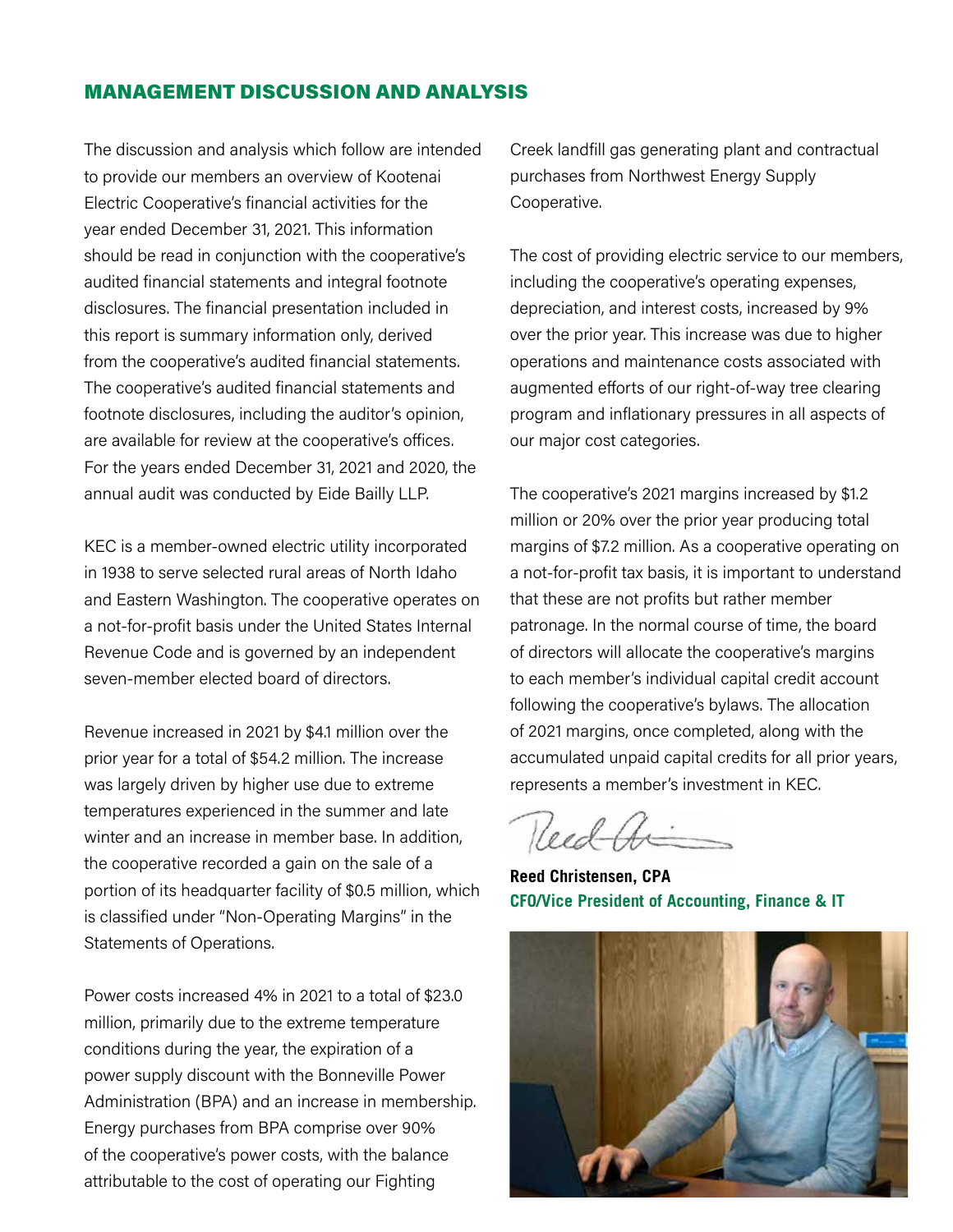# FINANCIAL STATEMENTS | STATEMENTS OF OPERATIONS

|                                                   | <b>Years Ended December 31,</b> |                 |
|---------------------------------------------------|---------------------------------|-----------------|
|                                                   | 2021                            | 2020            |
| <b>OPERATING REVENUE:</b>                         | \$54,195,226                    | \$50,062,009    |
| <b>OPERATING EXPENSES:</b>                        |                                 |                 |
| Cost of power                                     | 23,065,355                      | 22,092,241      |
| Distribution expense-operations                   | 2,758,565                       | 2,355,773       |
| Distribution expense-maintenance                  | 6,652,624                       | 4,868,010       |
| Consumer accounts                                 | 1,501,244                       | 1,362,067       |
| Sales expense                                     | 290,006                         | 449,428         |
| Administration & general                          | 4,802,476                       | 4,467,658       |
| Depreciation & amortization                       | 7,026,049                       | 6,876,019       |
| <b>Taxes</b>                                      | 1,083,751                       | 967,234         |
| Total operating expenses                          | 47,180,070                      | 43,438,430      |
| Operating margins before interest expense         | 7,015,156                       | 6,623,579       |
| Interest expense                                  | 4,172,976                       | 4,191,210       |
| Net operating margins                             | 2,842,180                       | 2,429,369       |
| <b>NON-OPERATING MARGINS:</b>                     |                                 |                 |
| Interest income                                   | 25,856                          | 32,642          |
| Patronage capital credits from other cooperatives | 766,419                         | 729,081         |
| Gain on sale of electric plant                    | 762,995                         | 2,483,576       |
| Paycheck Protection Program loan forgiveness      | 2,162,480                       |                 |
| Other non-operating margins                       | 605,278                         | 276,916         |
| Total non-operating margins                       | 4,323,028                       | 3,522,215       |
| Net margins                                       | 7,165,208<br>\$                 | 5,951,584<br>\$ |
| <b>COMPREHENSIVE INCOME (LOSS):</b>               |                                 |                 |
| Net margins                                       | \$<br>7,165,208                 | 5,951,584<br>\$ |
| Other comprehensive income (loss)                 | 115,956                         | (30, 744)       |
| Total comprehensive income                        | \$<br>7,281,164                 | \$<br>5,920,840 |

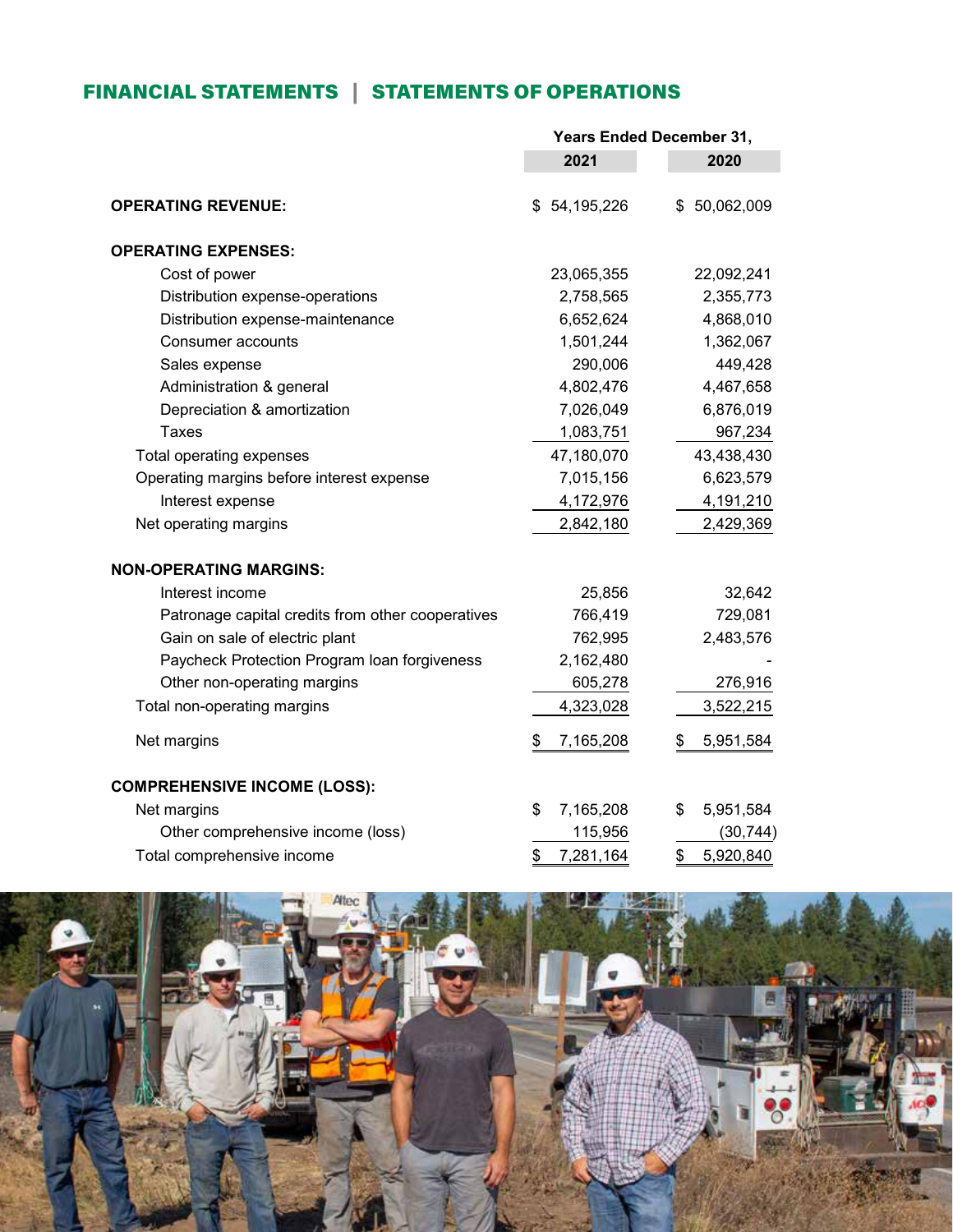#### FINANCIAL STATEMENTS | BALANCE SHEETS Financial Statements - Balance Sheets

| <b>ASSETS</b>                                          | 2021              | 2020              |
|--------------------------------------------------------|-------------------|-------------------|
| <b>NONCURRENT ASSETS:</b>                              |                   |                   |
| Net utility plant                                      | 172,617,093<br>\$ | 167,826,573<br>\$ |
| Investments                                            | 3,459,591         | 3,040,950         |
| Notes receivable                                       | 1,174,107         | 975,465           |
| Regulatory asset                                       | 89,459            | 106,499           |
| <b>Total noncurrent assets</b>                         | 177,340,250       | 171,949,487       |
|                                                        |                   |                   |
| <b>CURRENT ASSETS:</b>                                 |                   |                   |
| Cash and cash equivalents                              | 1,631             | 122,409           |
| Accounts receivable, net                               | 8,968,754         | 5,734,424         |
| Materials and supplies                                 | 8,281,248         | 7,526,599         |
| Prepaid expenses and other                             | 1,300,090         | 1,191,428         |
| <b>Total current assets</b>                            | 18,551,723        | 14,574,860        |
| Deferred charges                                       | 4,695,150         | 5,121,772         |
| <b>Total assets</b>                                    | 200,587,123<br>S  | 191,646,119<br>\$ |
| <b>MEMBERS' EQUITY &amp; LIABILITIES</b>               |                   |                   |
| <b>MEMBERS' EQUITY:</b>                                |                   |                   |
| Patronage capital                                      | \$<br>56,976,586  | \$<br>55,217,967  |
| Accumulated other comprehensive loss                   | (76,096)          | (192, 052)        |
| Other equities                                         | 26,881,811        | 22,283,524        |
| Total members' equity                                  | 83,782,301        | 77,309,439        |
| <b>NONCURRENT LIABILITIES:</b>                         |                   |                   |
| Long-term debt, less current maturities                | 94,106,418        | 95,049,973        |
| Postretirement benefit obligation, due after one year  | 2,242,251         | 2,511,329         |
| Asset retirement obligation                            | 173,000           | 173,000           |
| Other retirement benefits                              | 564,580           | 403,591           |
| <b>Total noncurrent liabilities</b>                    | 97,086,249        | 98,137,893        |
|                                                        |                   |                   |
| <b>CURRENT LIABLITIES:</b>                             |                   |                   |
| Current maturities of long-term debt                   | 4,840,716         | 4,458,982         |
| Postretirement benefit obligation, due within one year | 217,378           | 252,002           |
| Payment Protection Plan (PPP) note payable             |                   | 2,147,243         |
| Accounts payable                                       | 6,890,795         | 3,514,253         |
| Other current liabilities                              | 6,814,338         | 5,826,307         |
| <b>Total current liabilities</b>                       | 18,763,227        | 16,198,787        |
| <b>Deferred Credits</b>                                | 955,346           |                   |
| <b>Total liabilities</b>                               | 116,804,822       | 114,336,680       |
| Total members' equity and liabilities                  | 200,587,123       | 191,646,119       |

**Photo at left:** 

**Aaron Arthur, Lineman Assistant/Operator; Kody Hongslo, Journeyman Lineman; Ben Cook, Journeyman Service Lineman; Cameron Hall, Foreman; and Thomas Maddalone, Safety Director.**